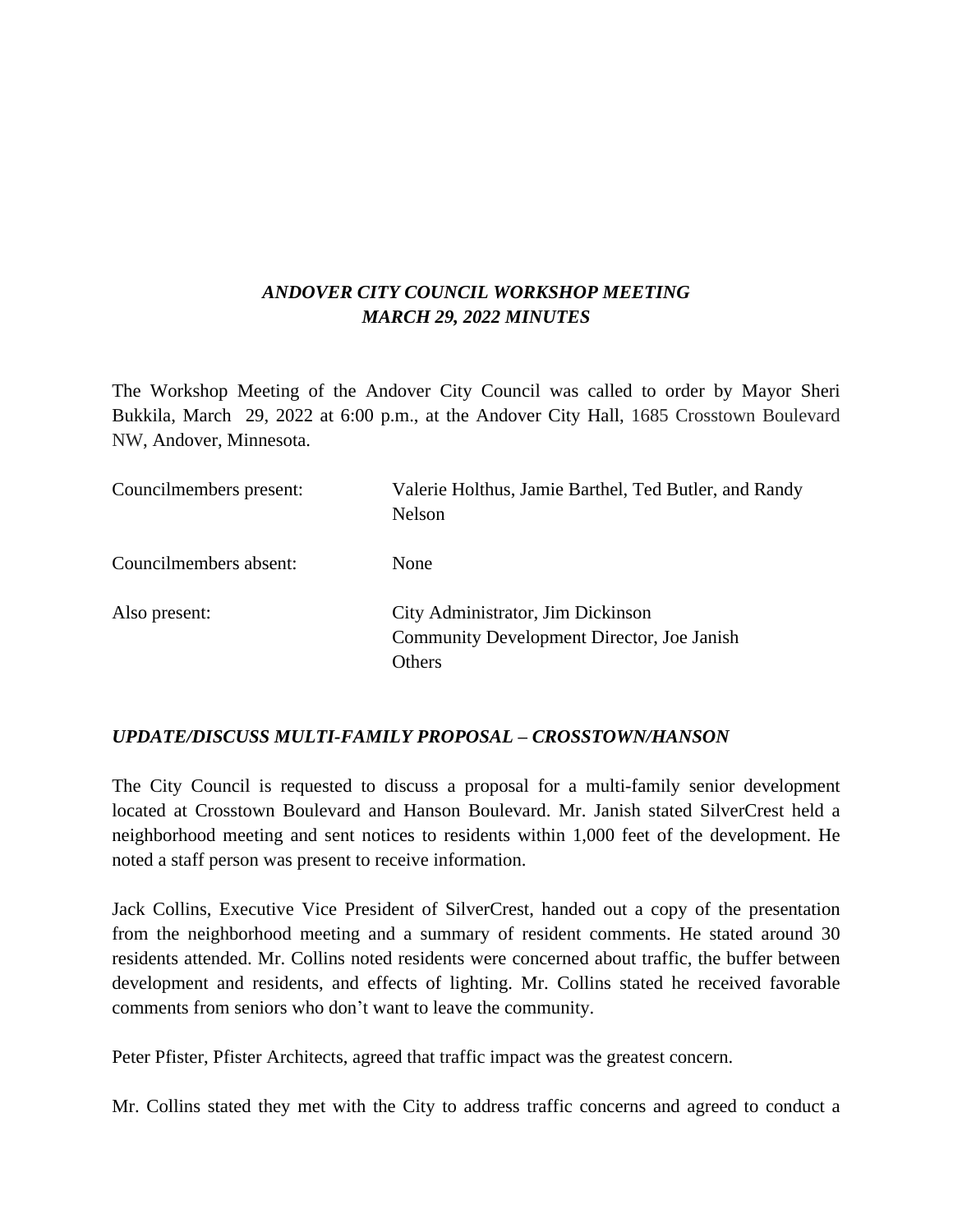traffic study. He noted site plan changes, an increase in landscaping, and they will conduct a sun/light study. Mr. Collins pointed out the pickleball amenity that can be used by all residents.

Mr. Pfister reviewed the site plan and access points with an Option A drawing. Mr. Pfister presented several other options and explained they purposely moved the building further away from the neighborhood.

Councilmember Nelson asked how large the commercial section is. Mr. Pfister stated the commercial area is 10,000-12,000 square feet.

Councilmember Nelson stated he received emails from residents both in support and against the development.

Councilmember Butler stated he has a concern with the traffic flow. He stated the right-in, rightout will have a negative effect on the Clocktower Commons commercial area. He would like to improve traffic flow at that intersection and looking at a roundabout. Mr. Dickinson stated a traffic study would address access to this development and to Clocktower Commons.

Mr. Pfister stated the Fire Department and residents preferred a flat roof over a pitched roof.

Councilmember Holthus asked why there was not a pedestrian trail proposed on the northeast side of the development along Bluebird Street. The developer was in favor of adding a trail.

Mayor Bukkila stated she doesn't think it is a good idea to have parking closer to the residents.

The Council discussed the various options displayed, focusing on the layout of the development, parking, lighting, and traffic flow.

Mr. Dickinson summarized the concerns of the neighborhood and Council:

- Conduct a traffic study to address traffic concerns
- Moving buildings further from the homes
- Move commercial closer to the Crosstown Boulevard entrance
- Conduct a lighting study to address concerns
- Have the lower-level buildings closer to the neighborhood
- Fire response is important
- Pickleball is favorable
- Pedestrian trail along Bluebird Street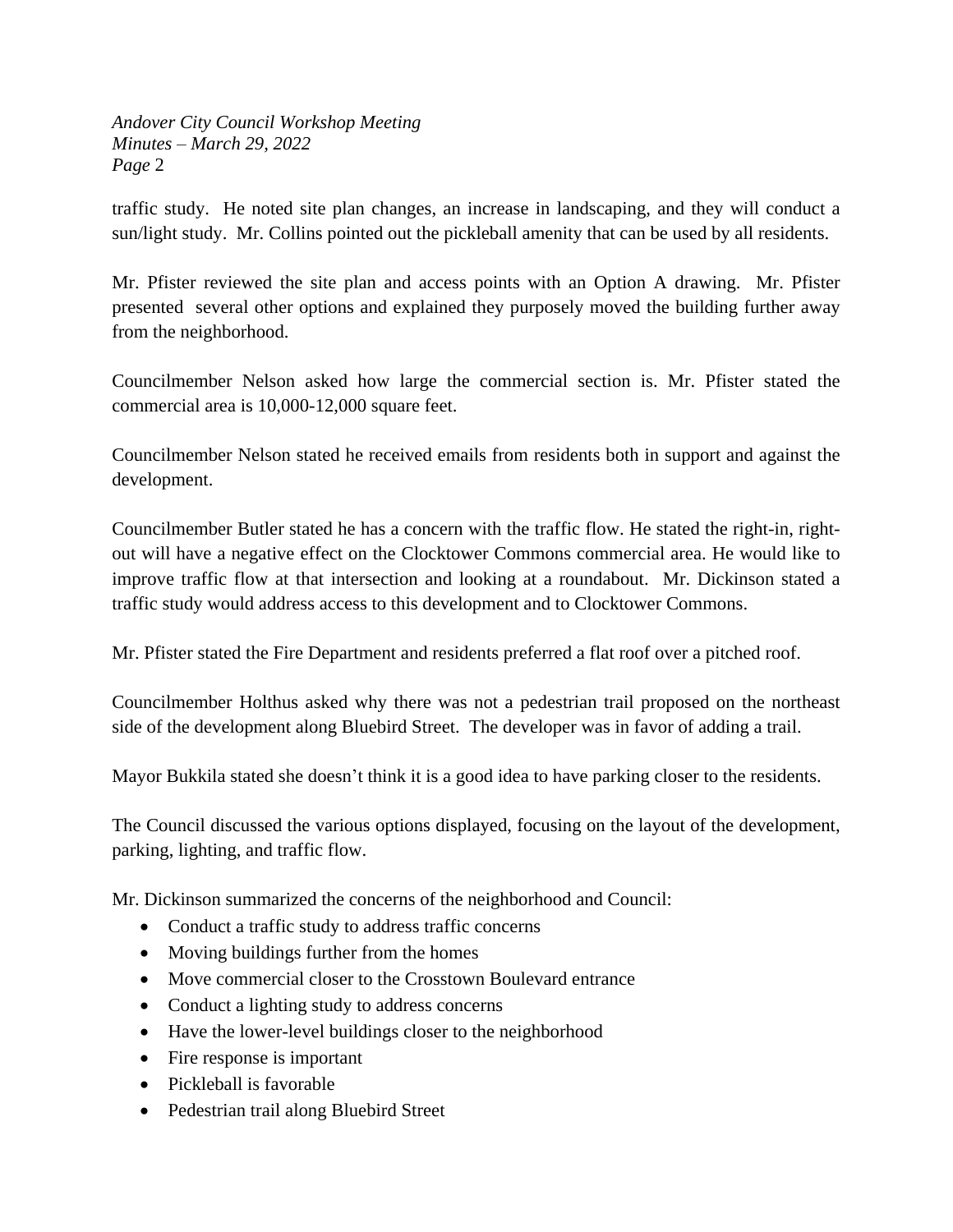Mayor Bukkila asked the Council their opinion on the building layout on the Option D drawing.

Councilmember Barthel commended SilverCrest for their efforts on taking feedback and working with the Council and community. He stated he does not support a three or four story building on that corner.

Councilmember Butler believes the developer is on track and would like to see improvements in traffic and pedestrian access. He can accept the proposal, but is not thrilled by it.

Councilmember Nelson stated he had leaned against the development because commercial is critical. He thinks four levels is high and he would like to see the maximum amount of commercial area in the development. He likes the pickleball inclusion on the concept plan.

Councilmember Holthus stated she likes Option D and the number of trees it provides to buffer the neighborhood. She likes the location of the pickleball courts. Councilmember Holthus would like to see a pedestrian trail all around the development. She would like to see an intersection instead of a right-in, right-out off of Crosstown Boulevard. She stated the buildings could be rotated slightly counterclockwise. Councilmember Holthus does not take issue with the number of stories.

Mayor Bukkila stated she is looking for information on how the density of this development effects the other areas of density throughout the City. She would like to see other areas decrease in density. Mr. Janish stated staff will look into that and will present options to the Council.

### *RECESS & RECONVENE*

Mayor Bukkila recessed the meeting at 7:00 p.m. The meeting was reconvened at 7:07 p.m.

# *REVIEW/DISCUSS CITY CODE – FOOD TRUCK REGULATIONS*

The City Council is requested to review and discuss food truck regulations and licensing. Mr. Dickinson stated the City currently licenses food trucks under the Outdoor Food and Beverage Sales Event License. He stated staff has reviewed neighboring cities' codes and is seeking feedback on changes to Andover's Code. Mr. Dickinson reviewed Andover's Code with the Council. Mr. Dickinson stated he gets complaints about the application needing to be notarized.

Councilmember Butler stated food trucks are a positive thing for the community. He would like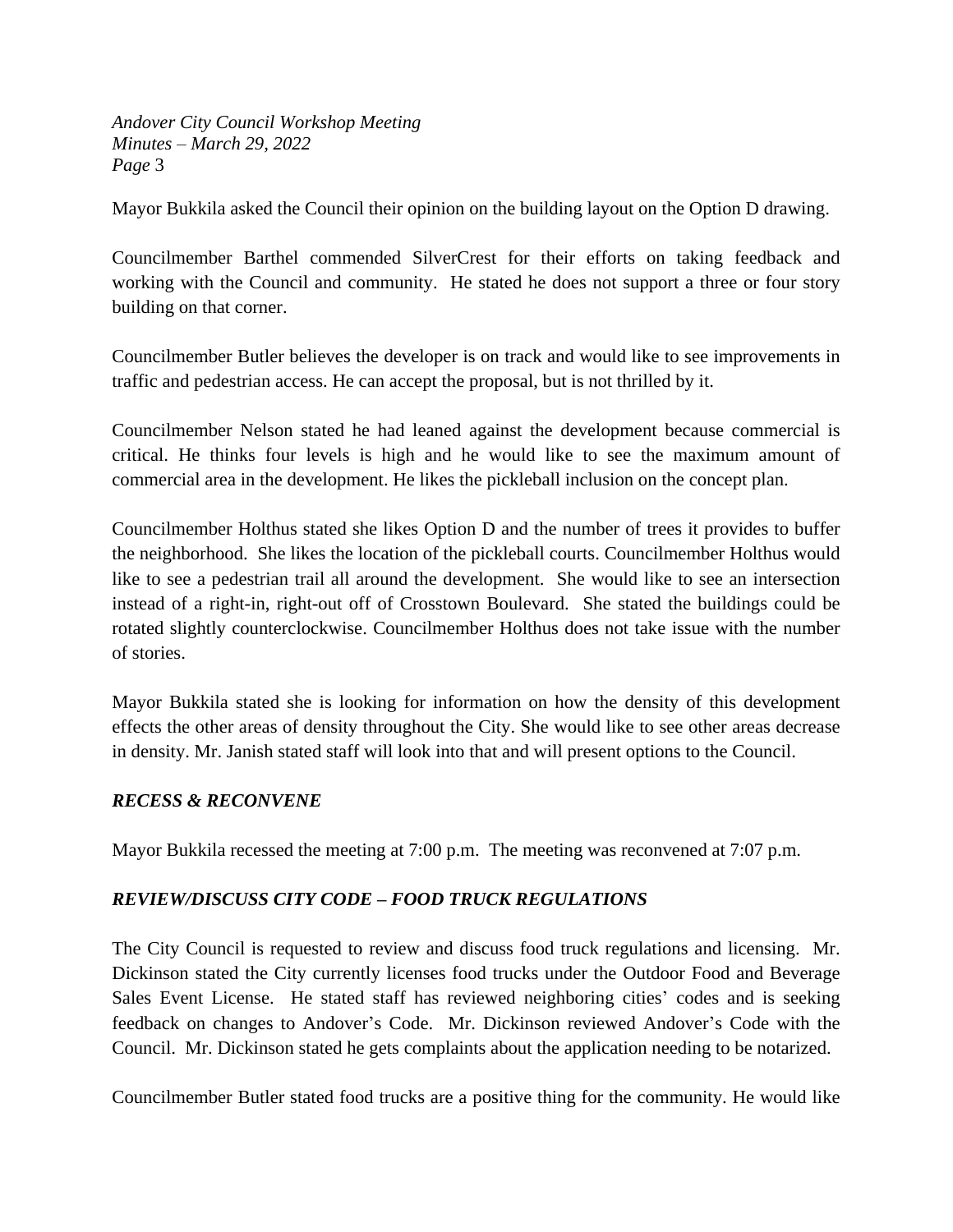to get rid of the 2 permits/20-day limit. Councilmember Butler stated Rose Park was designed to host food trucks. He would like to allow food trucks in City parks for private events and sports events. Mayor Bukkila stated she would approve of food trucks in City parks if they were requested by the athletic association. The Council reached consensus to allow food trucks in parks if they are contracted by an organization or private party.

Councilmember Barthel stated he is not a big fan of food trucks because the City has restaurants that pay property taxes and food trucks don't. He likes the requirement that a food truck must be 150 feet from a restaurant. Mayor Bukkila noted new restaurants Tasty Taco and White Rabbit have food trucks. Councilmember Butler approves of the requirement that a food truck must be 150 feet away from a restaurant unless they have consent of the owner. The Council reached consensus to add this requirement.

Mr. Dickinson stated food truck owners have asked for a day, week, and annual option.

Mayor Bukkila asked how the City would enforce the Code. Mr. Dickinson stated enforcement would be complaint driven and staff would attempt to gather dates on the application.

Councilmember Butler cautioned against over regulating food trucks. He stated the more complex it is, the more difficult it is for the business owners. He suggested 30 days in any given location.

Mayor Bukkila suggested being loose with the Code and see how it works. She stated the fee should be appropriate with the time spent to process the application.

Mr. Dickinson stated staff will update the Code based on Council feedback and bring it back for review.

Mayor Bukkila requested one permit for the 60-day season for Christmas tree sales.

# *2021 CHARITABLE GAMBLING REVIEW/DISCUSSION*

The City Council is requested to review the Charitable Gambling report and discuss if the current City efforts towards regulating lawful gambling in Andover are sufficient. Mr. Dickinson stated the City taxes charitable gambling at .1% to cover costs of regulating lawful gambling. He noted the City collected \$147,625 from charitable gambling and the funds must be used for public safety or public service organizations. Mr. Dickinson reviewed the reports from Andover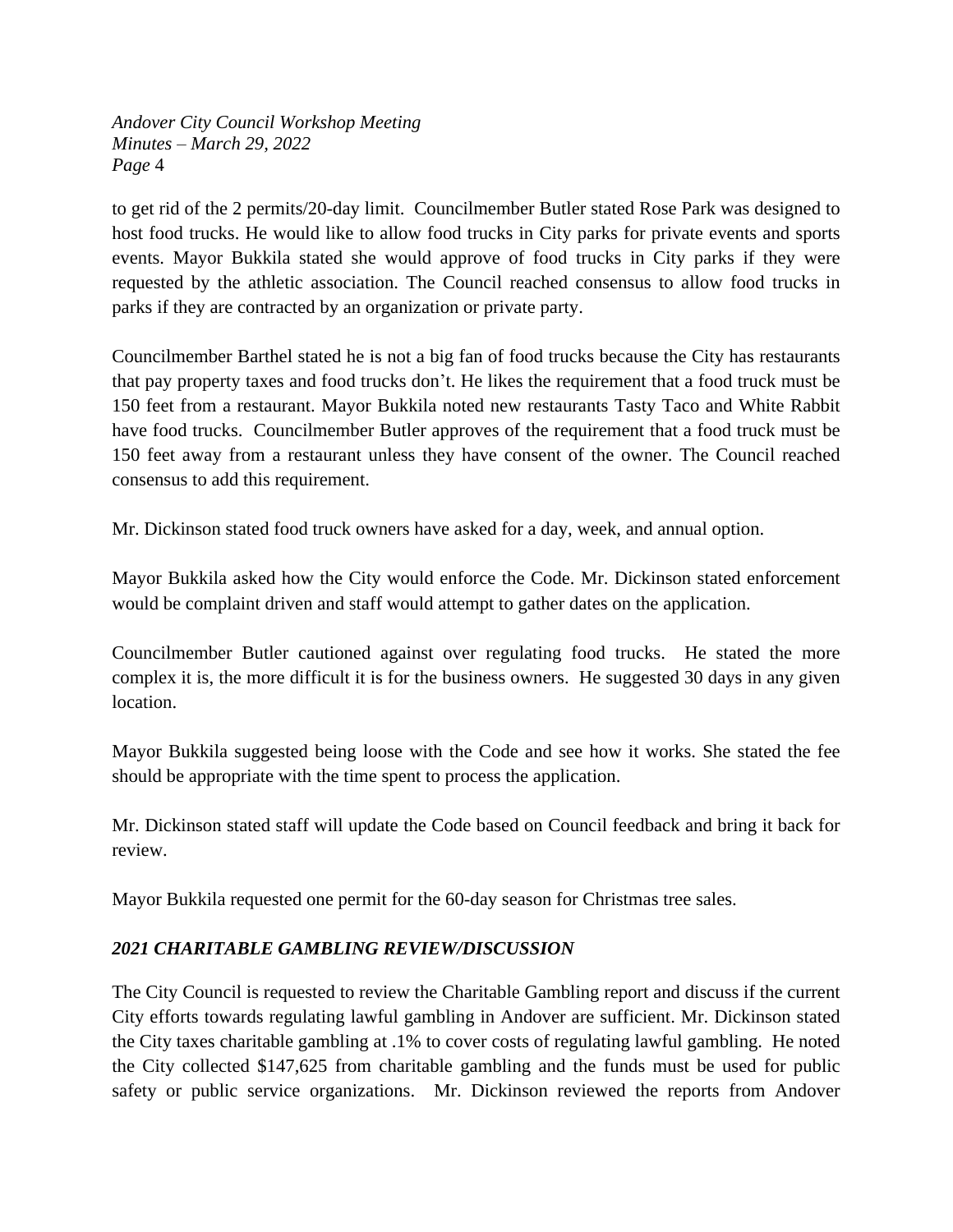Hockey and Andover Football.

Mayor Bukkila stated she found a conflict in the spreadsheet that Andover Hockey has given the City \$180,000 and the City has accounted for \$140,000. Mr. Dickinson stated the \$180,000 on the Andover Hockey spreadsheet pays for ice at the Community Center. The \$140,000 is the 10% tax from gambling sales profits as required by City Code.

Mayor Bukkila stated she has been asked why the City can't be like Ramsey and use charitable gambling funds for a sports facility. Mr. Dickinson stated the City can't use the 10% towards a facility because it doesn't meet criteria. He stated the association can negotiate with the Gambling Control Board to use funds on a brick-and-mortar project. Councilmember Barthel stated the charitable gaming in Ramsey is run by the Lions. He stated the City may have made a deal with the Lions.

Mayor Bukkila stated she is grateful to have this information and it is a good overview to see how the athletic associations are contributing to the community.

Councilmember Barthel stated he is proud that Andover Football and Hockey are giving money to other sports that don't have gambling.

# *FEBRUARY 2022 ANDOVER COMMUNITY CENTER UPDATE*

The City Council is requested to receive an update on the Community Center for the month of February. Mr. Dickinson reviewed the financial and usage data presented in the staff report. Mr. Dickinson stated the new assistant manager has a lot of experience on events. A request for proposal is out for the concession stand and applications are due the first week of April.

Councilmember Barthel stated he is impressed at how often the turf is being used.

Mayor Bukkila noted the report is ice arena and turf dominant and she is not seeing other activities. Mr. Dickinson stated the information will be in the next staff report.

# *2023 BUDGET DEVELOPMENT GUIDELINES DISCUSSION*

The City Council is requested to review and discuss budget development guidelines for 2023. Mr. Dickinson stated the guidelines are the same as in years past and is not looking at making many changes. Mr. Dickinson stated property tax valuation statements are coming out and he believes the City will have more activity at the Local Board of Appeal. He explained the City